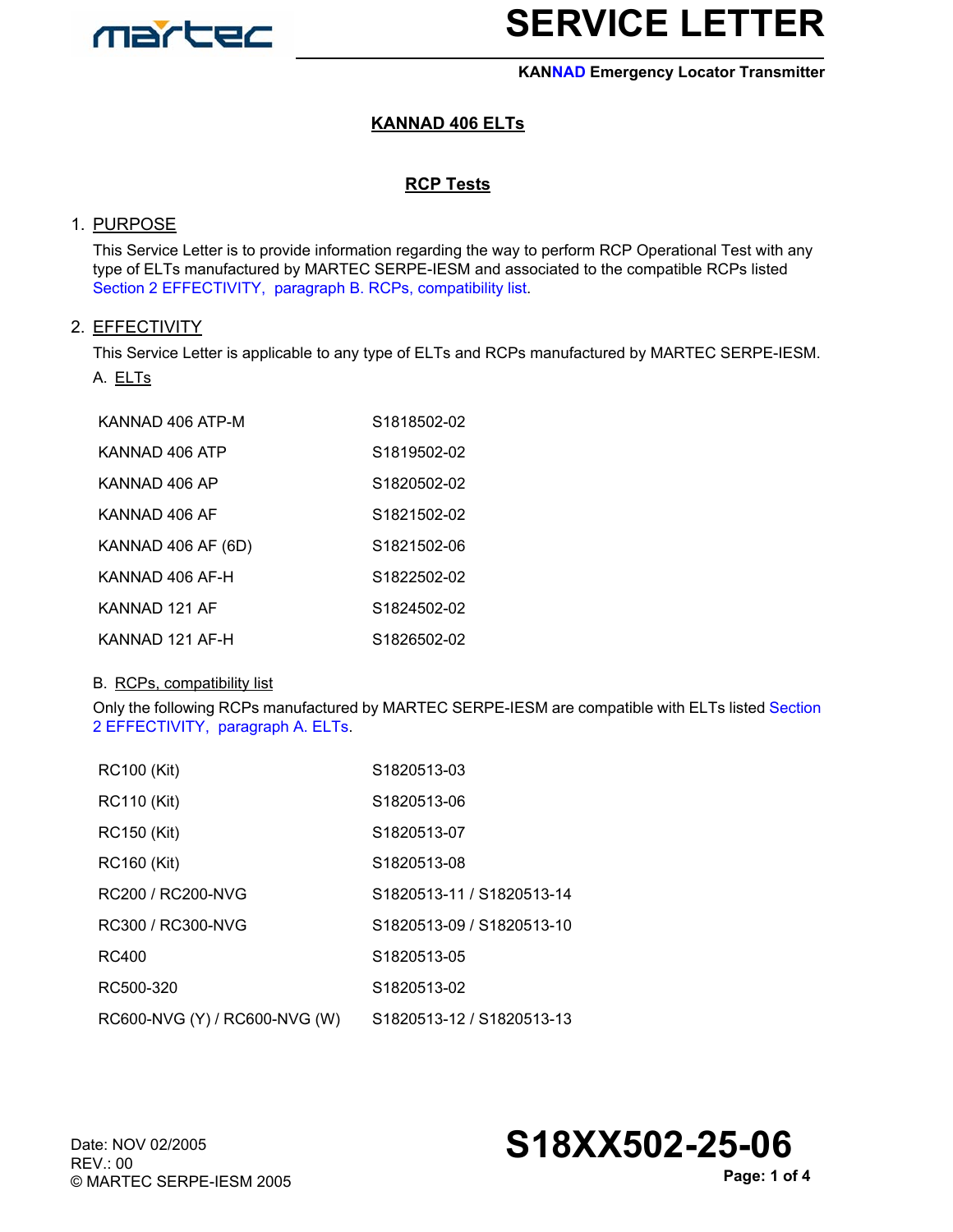

#### **KANNAD Emergency Locator Transmitter**

### 3. REMINDER

A. Self-test

- A self-test is performed:
- when switching ELT from "OFF" to "ARM";
- when switching to "RESET / TEST" on the Remote Control Panel (provided that the switch of the ELT is in position "ARM");
- when switching to "ON" prior to transmission.

When a seft-test is carried out

- ELT and RCP leds are flashing:
	- 1 short flash at the beginning of the self-test sequence;
	- Test result 3 seconds after the beginning of the self-test sequence:
		- 1 long flash (maximum duration 5 seconds) if test OK;
		- 3 + N short flashes (maximum duration 5 seconds) if the ELT is faulty (N depends on the type of failure: low battery, low power, faulty frequency or unprogrammed ELT);
- ELT and RCP buzzers are activated permanently (**continuous** signal) up to end of self-test.
- B. 406 Transmission

When switching to ON, only the first transmission is a test transmission (1st digits coded FF FE D0), the next ones are real distress transmissions (1st digits coded FF FE 2F) as indicated below.



- ELT and RCP leds are flashing.
- ELT and RCP buzzers are activated permanently (**modulated** signal).

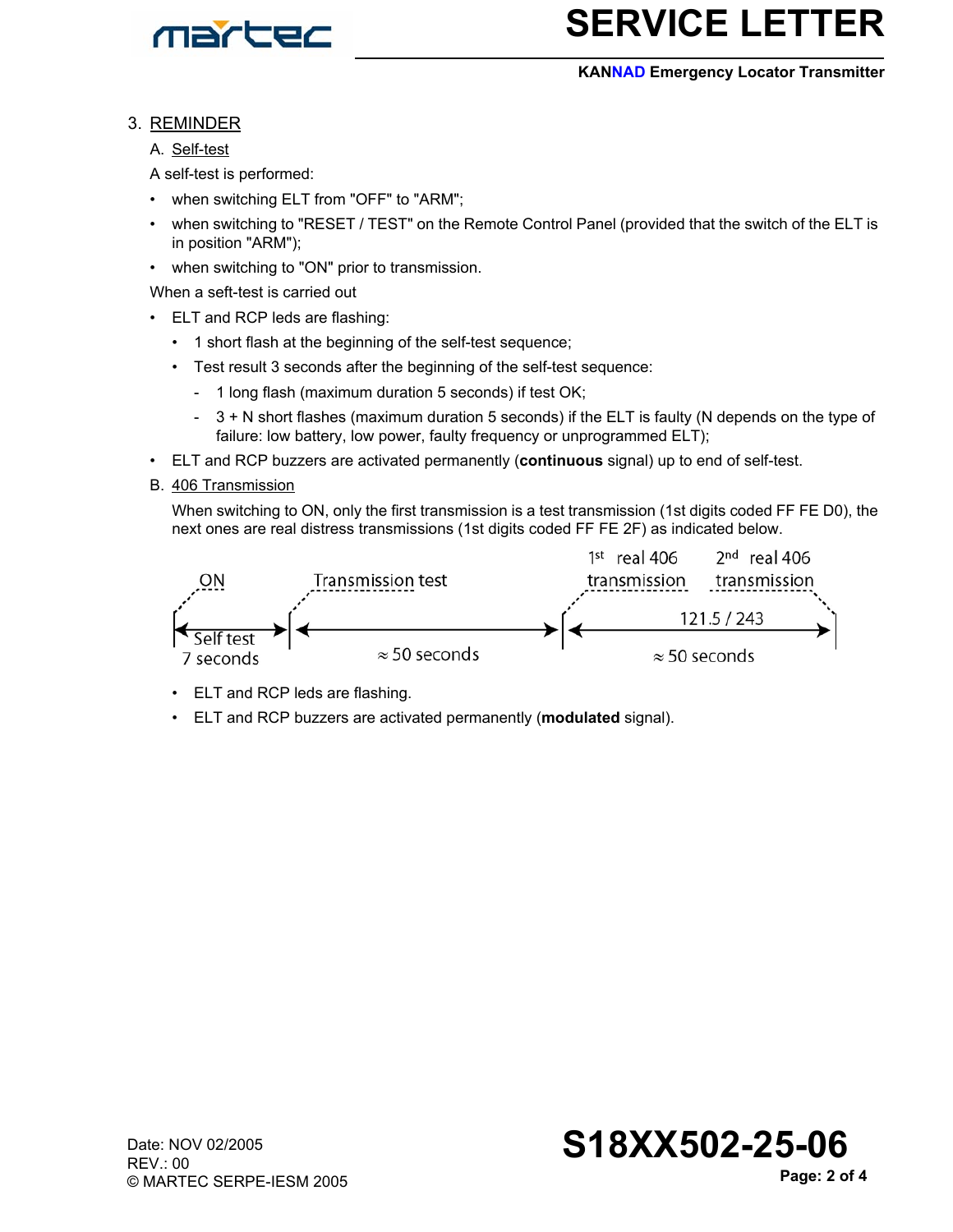

#### **KANNAD Emergency Locator Transmitter**

### 4. PROCEDURE

*NOTE: Activation of buzzer is not necessarily an indication of 406 transmission or ELT activation.*

**IMPORTANT: TO AVOID DISTRESS TRANSMISSION, THIS TEST MUST BE CARRIED-OUT WITH A 50 OHM LOAD CONNECTED TO THE ANTENNA OUTPUT CONNECTOR OF THE ELT**



(2) ELT version < E: RCP Buzzer continuous activation for max. 50 sec

CAUTION: Steps 5 to 12 are complementary tests out of RCP operationnel test specifications

Date: NOV 02/2005 REV.: 00 © MARTEC SERPE-IESM 2005

**Page: 3 of 4 S18XX502-25-06**